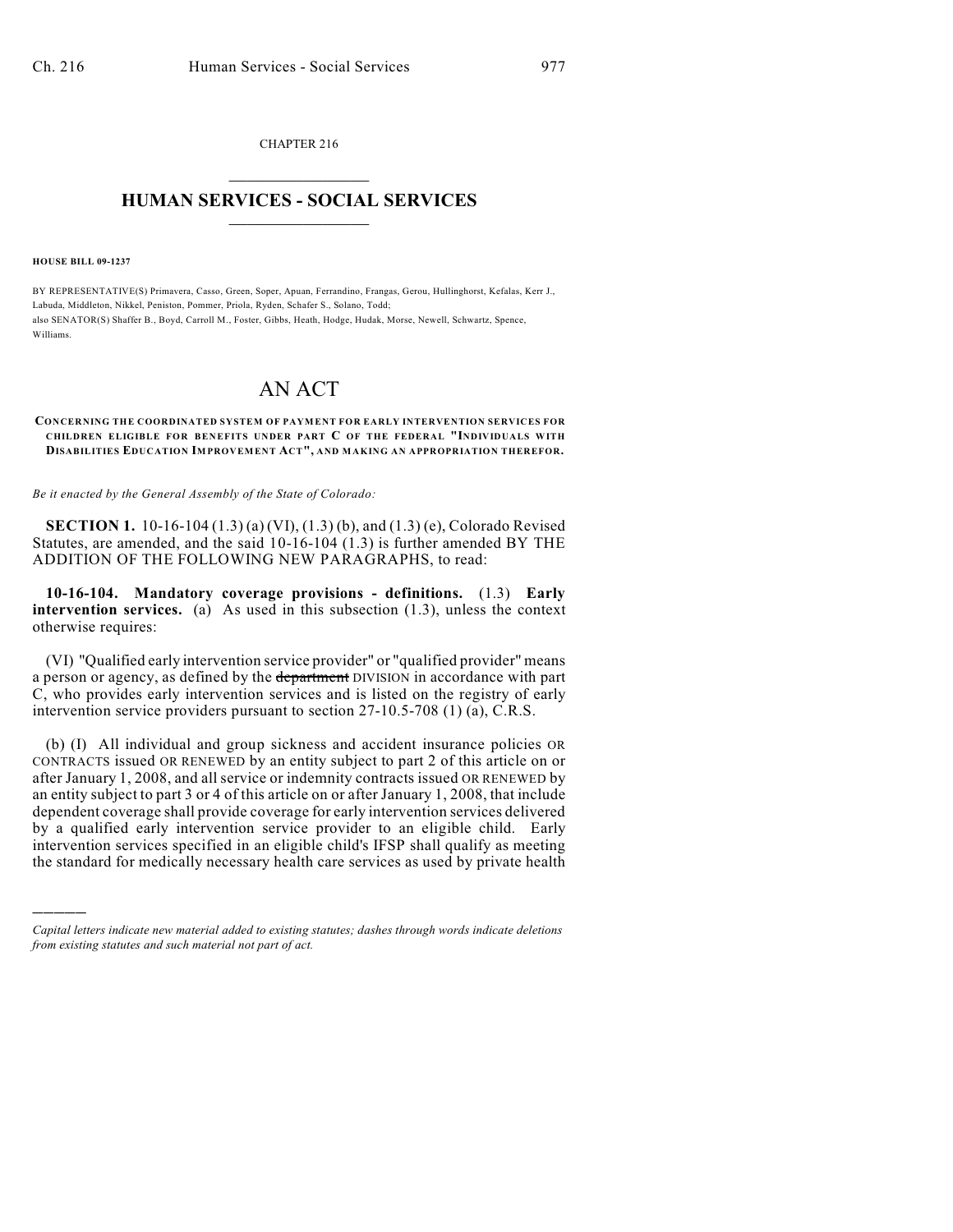## insurance plans.

(II) The coverage required by this subsection (1.3) shall be available annually to an eligible child from birth up to the child's third birthday and shall be limited to five thousand seven hundred twenty-five dollars, including case management costs, for early intervention services for each dependent child per calendar or policy year. For policies or contracts issued or renewed on or after January 1, 2009, and on or after each January 1 thereafter, the limit shall be adjusted by the division based on the consumer price index for the Denver-Boulder-Greeley metropolitan statistical area for the state fiscal year that ends in the preceding calendar year, OR BY SUCH ADDITIONAL AMOUNT TO BE EQUAL TO THE INCREASE BY THE GENERAL ASSEMBLY TO THE ANNUAL APPROPRIATED RATE TO SERVE ONE CHILD FOR ONE FISCAL YEAR IN THE STATE-FUNDED EARLY INTERVENTION PROGRAM IF THAT INCREASE IS MORE THAN THE CONSUMER PRICE INDEX INCREASE.

(III) Except as provided in paragraph (d) of this subsection (1.3), the coverage shall not be subject to deductibles or copayments, and any benefits paid under the coverage required by this subsection  $(1.3)$  shall not be applied to an annual or lifetime maximum benefit contained in the policy or contract. Unless the carrier agrees prior to the provision of early intervention services, a carrier shall not be required to pay a reimbursement rate for early intervention services provided by a nonparticipating provider that exceeds the reimbursement rate allowed for comparable early intervention services provided by a participating provider.

(IV) The limit on the amount of coverage for early intervention services specified in subparagraph (II) of this paragraph (b) shall not apply to:

(A) Rehabilitation or therapeutic services that are necessary as the result of an acute medical condition OR POST-SURGICAL REHABILITATION;

(B) Services provided to a child who is not participating in part C and services that are not provided pursuant to an IFSP. However, such services shall be covered at the level specified in paragraph (b) of subsection (1.7) of this section.

(d.5) PAYMENT OF BENEFITS FOR AN ELIGIBLE CHILD SHALL BE MADE IN ACCORDANCE WITH SECTION 27-10.5-709 (1), C.R.S. QUALIFIED EARLY INTERVENTION SERVICE PROVIDERS THAT RECEIVE REIMBURSEMENT IN ACCORDANCE WITH THIS PARAGRAPH (d.5) SHALL ACCEPT SUCH REIMBURSEMENT AS PAYMENT IN FULL FOR SERVICES PROVIDED UNDER THIS SUBSECTION (1.3) AND SHALL NOT SEEK ADDITIONAL REIMBURSEMENT FROM EITHER THE COVERED PERSON OR THE CARRIER.

(e) Within sixty NINETY days after the division determines that a child is no longer an eligible child for purposes of this subsection (1.3), the division shall notify the carrier that the child is no longer eligible and that the carrier is no longer required to provide the coverage required by this subsection (1.3) for that child.

(f) USE OF AVAILABLE COVERAGE UNDER THIS SUBSECTION (1.3) FOR THE COST OF EARLY INTERVENTION SERVICES IS MANDATORY, CONSISTENT WITH THE REQUIREMENTS OF PART C. AN ELIGIBLE CHILD MUST FULLY UTILIZE AVAILABLE COVERAGE UNDER THIS SUBSECTION (1.3) PRIOR TO ACCESSING STATE GENERAL FUNDS OR FEDERAL PART C FUNDS. A CARRIER SHALL NOT TERMINATE OR FAIL TO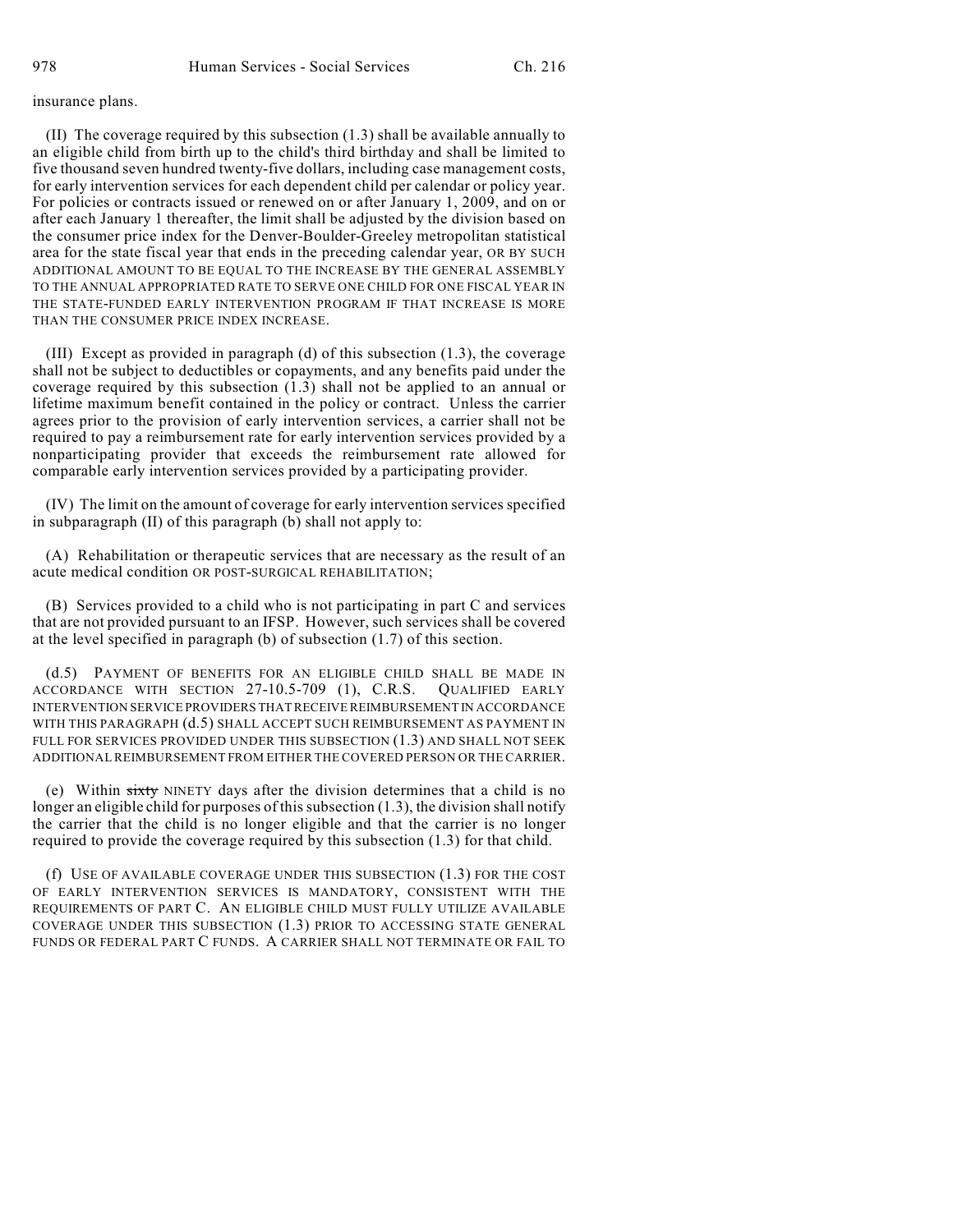RENEW HEALTH COVERAGE ON THE BASIS THAT AN ELIGIBLE CHILD HAS ACCESSED OR WILL BE ACCESSING EARLY INTERVENTION SERVICES UNDER THIS SUBSECTION (1.3).

**SECTION 2.** 27-10.5-701 (1), Colorado Revised Statutes, is amended BY THE ADDITION OF THE FOLLOWING NEW PARAGRAPHS to read:

**27-10.5-701. Legislative declaration.** (1) The general assembly hereby finds that:

(j) THE INVOLVEMENT OF A CHILD'S PRIMARY HEALTH CARE PROVIDER AND OTHER HEALTH CARE PROVIDERS IS AN ESSENTIAL COMPONENT OF EFFECTIVE PLANNING FOR THE PROVISION OF EARLY INTERVENTION SERVICES; AND

(k) THE PROVISION OF EARLY INTERVENTION SERVICES IS INTENDED ONLY TO MEET THE DEVELOPMENTAL NEEDS OF AN INFANT OR TODDLER AND NOT TO REPLACE OTHER NEEDED MEDICAL SERVICES THAT ARE RECOMMENDED BY THE CHILD'S PRIMARY HEALTH CARE PROVIDER.

**SECTION 3.** 27-10.5-708 (4), Colorado Revised Statutes, is amended to read:

**27-10.5-708. Certified early intervention service brokers - duties - payment for early intervention services - fees.** (4) Use of a certified early intervention broker is voluntary; and EXCEPT THAT PRIVATE HEALTH INSURANCE CARRIERS THAT ARE INCLUDED UNDER SECTION 10-16-104 (1.3), C.R.S., SHALL BE REQUIRED TO MAKE PAYMENT IN TRUST UNDER SECTION 27-10.5-709. Nothing in this part 7 shall prohibit a qualified provider of early intervention services from directly billing the appropriate program of public medical assistance or a participating provider, as defined in section 10-16-102 (28.5), C.R.S., or from directly billing a private health insurance carrier for services rendered under this part 7 FOR INSURANCE PLANS THAT ARE NOT INCLUDED UNDER SECTION 10-16-104 (1.3), C.R.S.

**SECTION 4.** 27-10.5-709 (1), (2) (a), (2) (c), and (3), Colorado Revised Statutes, are amended to read:

**27-10.5-709. Payment from private health insurance for early intervention services - trust fund.** (1) The department shall negotiate with Private health insurance carriers regarding the method of THAT ARE REQUIRED TO MAKE payment of benefits for early intervention services for which coverage is required pursuant to section 10-16-104 (1.3), C.R.S., The department may allow each private health insurance carrier that is subject to the requirements of section 10-16-104 (1.3), C.R.S., to pay benefits to a certified early intervention service broker, to a qualified early intervention service provider, or SHALL PAY BENEFITS to the department in trust for payment to a broker or provider for early intervention services provided to an eligible child. UPON NOTIFICATION FROM THE DEPARTMENT THAT A CHILD IS ELIGIBLE, THE CHILD'S PRIVATE HEALTH INSURANCE CARRIER SHALL HAVE THIRTY DAYS TO MAKE PAYMENT TO THE DEPARTMENT.

(2) (a)  $H$  WHEN a private health insurance carrier negotiates to make MAKES payments of benefits for an eligible child to the department in trust, those moneys shall be deposited in the early intervention services trust fund, which trust fund is